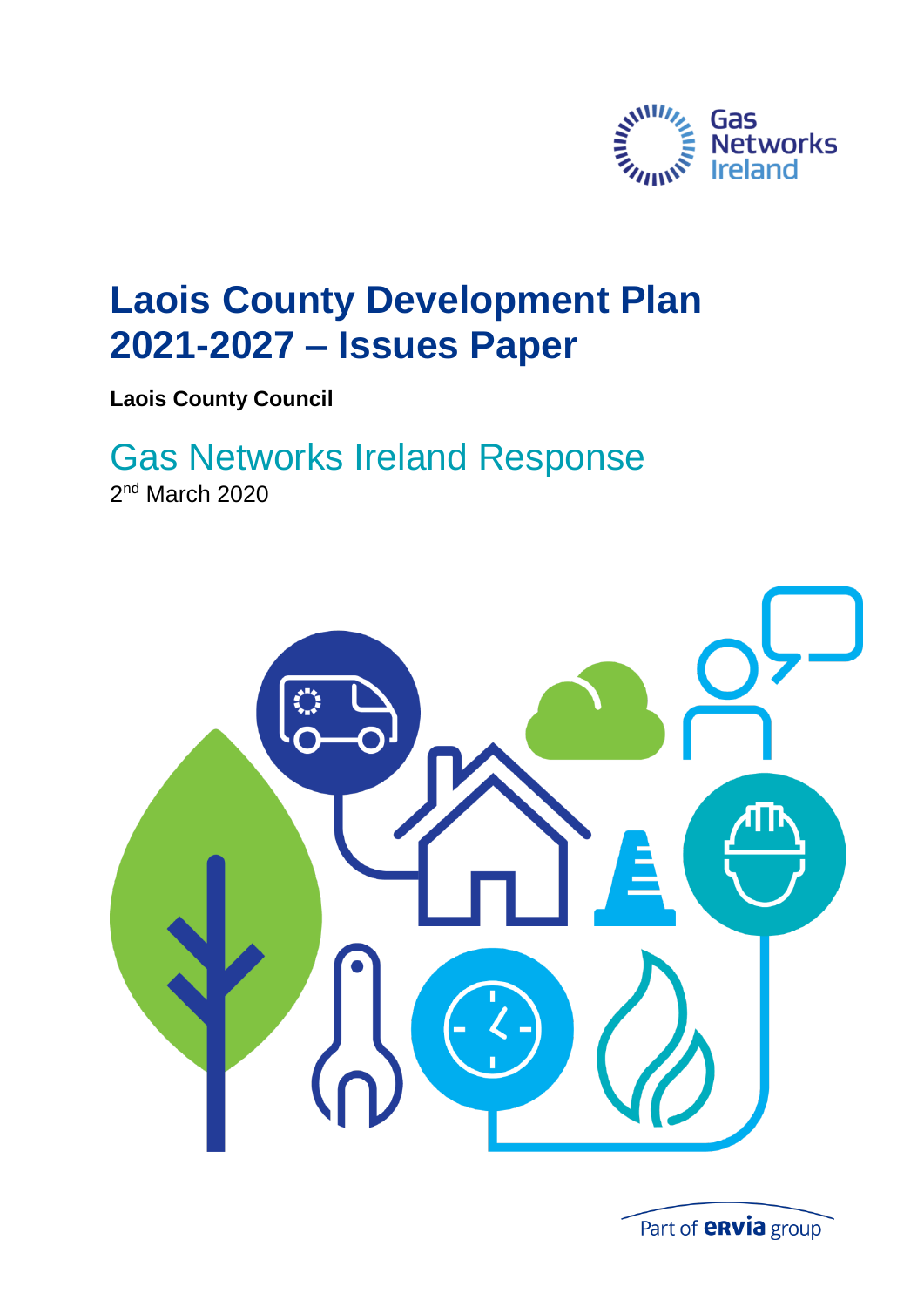## Contents

| <b>Contents</b>   |                                                       |   |
|-------------------|-------------------------------------------------------|---|
|                   | <b>Introduction</b><br><b>2</b> Consultation Comments |   |
|                   |                                                       |   |
| 2.1               | <b>Tackling Climate Change</b>                        | 3 |
| 2.2               | Infrastructure and Movement                           | 3 |
| 2.3               | Developing an Economic Strategy                       | 4 |
| 2.4               | Developing a Growth and Settlement Strategy           | 5 |
| 2.5               | Protecting our Heritage                               | 5 |
| <b>Conclusion</b> |                                                       | 5 |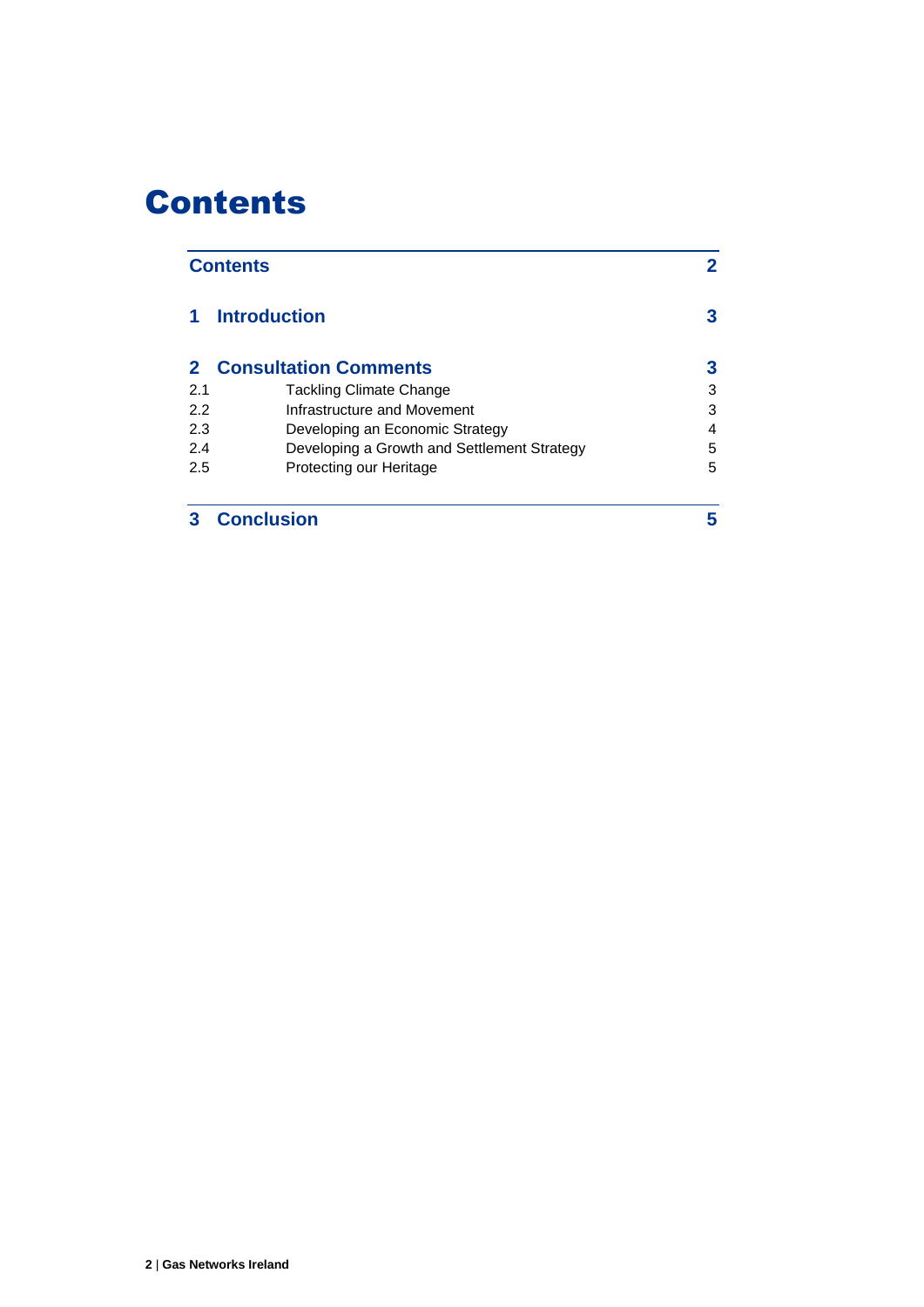## 1 Introduction

Gas Networks Ireland (GNI) welcomes the opportunity to respond to the Laois County Council 'Laois County Development Plan 2021-2027 – Issues Paper' consultation.

GNI is involved in two initiatives which can benefit County Laois from both an economic and environmental perspective: (i) Development of renewable gas<sup>1</sup> injection infrastructure and (ii) Development of Compressed Natural Gas (CNG<sup>2</sup>) infrastructure for gas in transport. GNI has provided suggested text below that the County Development plan could include to support these two initiatives. For more information on CNG and renewable gas please see details in section two below.

### 2 Consultation Comments

#### 2.1 Tackling Climate Change

Activities which mitigate climate change should be supported in the County development plan. The production of renewable gas in County Laois would reduce greenhouse gas emissions. Renewable gas, produced through anaerobic digestion (AD), is a carbon neutral<sup>3</sup> and sustainable source of fuel that can be injected into the gas network and used in the same way as natural gas. Renewable gas can also be used to generate carbon neutral electricity.

CNG could be used in transport to reduce carbon emissions and improve local air quality. Further detail on CNG is available in the 'Infrastructure and Movement' section below.

Careful consideration should be given to any investments being made to transition to a low carbon society. Funds should be spent on the least cost method to transition, ensuring the best value for Ireland. Any technologies being considered should be subject to full life cycle assessments.

Ervia commissioned KPMG to develop and evaluate potential scenarios for the decarbonisation of the one million Irish residential homes currently connected to, or within close proximity to the existing gas network. The study<sup>4</sup> concluded that renewable gas is the lowest cost option to decarbonise the domestic heat sector and avoids the need for deep retrofits to convert properties to a BER rating required for electric heating to work effectively.

#### 2.2 Infrastructure and Movement

Carbon emissions are a key issue to be addressed in transport with Heavy Goods Vehicles (HGVs) in particular being responsible for a disproportionate amount of transport emissions. HGVs comprised 4% of registered vehicles nationally in 2017, however, SEAI estimates indicate that they produced 18% of total transport emissions.

Decarbonisation of HGVs and buses is particularly challenging as electricity is currently not a viable alternative to diesel. Compressed Natural Gas (CNG) has the potential to address these transport emissions with reduced carbon emissions relative to diesel. When the production of renewable gas is increased on the gas network, and this gas is utilised by CNG vehicles as bio-CNG, carbon neutral

<sup>1</sup> Renewable Gas:<https://www.gasnetworks.ie/corporate/company/our-commitment/environment/renewable-gas/>

<sup>&</sup>lt;sup>2</sup> Compressed Natural Gas (CNG) is a fuel used in the transport sector which reduces transport emissions.

 $3$  Renewable Gas is considered a carbon-neutral fuel because it comes from organic sources that once absorbed carbon dioxide from the atmosphere during photosynthesis.

<sup>4</sup> [KPMG, Decarbonising Domestic Heating in Ireland: http://www.ervia.ie/decarbonising-domestic-he/KPMG-Irish-Gas-](file:///C:/Users/acolbert/AppData/Local/Microsoft/Windows/Temporary%20Internet%20Files/Content.Outlook/KKFMHILO/KPMG,%20Decarbonising%20Domestic%20Heating%20in%20Ireland:%20http:/www.ervia.ie/decarbonising-domestic-he/KPMG-Irish-Gas-Pathways-Report.pdf)[Pathways-Report.pdf](file:///C:/Users/acolbert/AppData/Local/Microsoft/Windows/Temporary%20Internet%20Files/Content.Outlook/KKFMHILO/KPMG,%20Decarbonising%20Domestic%20Heating%20in%20Ireland:%20http:/www.ervia.ie/decarbonising-domestic-he/KPMG-Irish-Gas-Pathways-Report.pdf)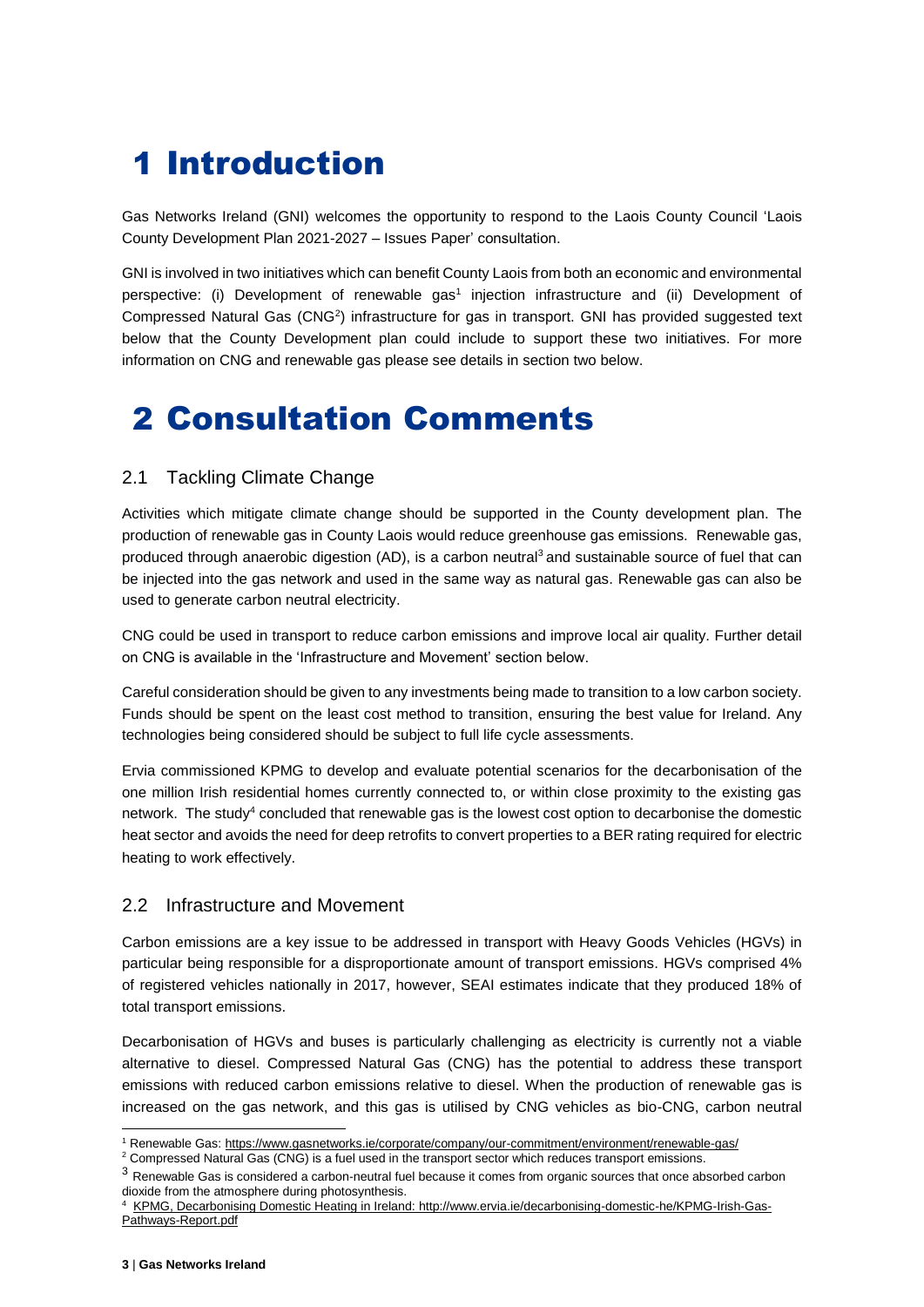transport can be achieved. In addition to reduced carbon emissions, CNG also provides improved air quality with 99% less particulate matter, 70% less Nitrogen Oxide, and 80% less Sulphur Dioxide relative to diesel.

GNI suggests that the Infrastructure and Movement section of the new County Development Plan includes a section with wording supporting CNG infrastructure as follows:

#### "*Compressed Natural Gas (CNG) Infrastructure*

*The development of CNG Infrastructure would enable fuel switching from diesel to CNG for heavy goods vehicles (HGVs) and buses. This would lead to a reduction in carbon emissions along with air quality benefits for vehicles where currently electricity is not a viable alternative to diesel.*

There will be a presumption in favour of applications for CNG infrastructure provided planning and *environmental criteria are satisfied."*

The rollout of a network of CNG refuelling facilities has commenced with 14 fast fill CNG stations being installed across the Core TEN-T road network via a project called the Causeway Study<sup>5</sup> that is supported by the European Commission through the CEF Transport Fund<sup>6</sup> and by the Commission for Regulation of Utilities (CRU).

In December 2018 a new public CNG station opened in Dublin Port. This project helps support the 'National Policy Framework: Alternative Fuels Infrastructure for Transport in Ireland (2017 to 2030)', which sets out a target network of 70 CNG refuelling stations by 2025<sup>7</sup>. A second public CNG station in Cashel, Co Tipperary is due to open in early 2020.

Under the Causeway Study, GNI offered a publicly available fund to support the purchase of CNG vehicles by commercial operators. This fund was fully subscribed and is helping fleet operators to transition some of their fleet to CNG which provides fuel savings of up to 35% compared to diesel.

Following the completion of planned CNG stations under the Causeway Study, a further 21 public CNG refuelling stations will be built under a project called Green Connect. This project will also include CNG mobile refuelling units for backup, additional renewable gas injection facilities and a CNG vehicle grant scheme to encourage fleet operators to switch to CNG vehicles. In 2018, GNI received approval for €11.6m of EU funding under the CEF Transport Fund for the Green Connect project.

#### 2.3 Developing an Economic Strategy

The development of renewable gas production in the region would provide significant economic benefits to the local agriculture sector. AD plants located in rural areas will provide additional revenue sources for these communities, from the sale of feedstocks for the AD plants, bio-fertiliser and renewable gas.

The SEAI estimate that stimulating a renewable gas industry in Ireland could contribute directly to over 5000 jobs during plant construction and over 3000 jobs in plant operations<sup>8</sup>. With ongoing uncertainty regarding agricultural exports to the UK, post Brexit supplementary income streams for farming are important. Also agricultural sector emissions are reduced as the AD process captures greenhouse gases that would otherwise be released to the atmosphere.

<sup>5</sup> Causeway Project[: https://www.gasnetworks.ie/business/natural-gas-in-transport/the-causeway-project/](https://www.gasnetworks.ie/business/natural-gas-in-transport/the-causeway-project/)

<sup>6</sup> CEF Transport Fund:<https://ec.europa.eu/inea/en/connecting-europe-facility/cef-transport>

<sup>7</sup> [National Policy Framework: Alternative Fuels Infrastructure for Transport in Ireland \(2017-2030\)](http://www.dttas.ie/sites/default/files/publications/public-transport/english/alternative-fuels-framework/6186npfalternative-fuels300517.pdf)

<sup>&</sup>lt;sup>8</sup> [SEAI, 2017 Assessment of Costs and Benefits of Biogas and Biomethane](https://www.seai.ie/resources/publications/Assessment-of-Cost-and-Benefits-of-Biogas-and-Biomethane-in-Ireland.pdf)